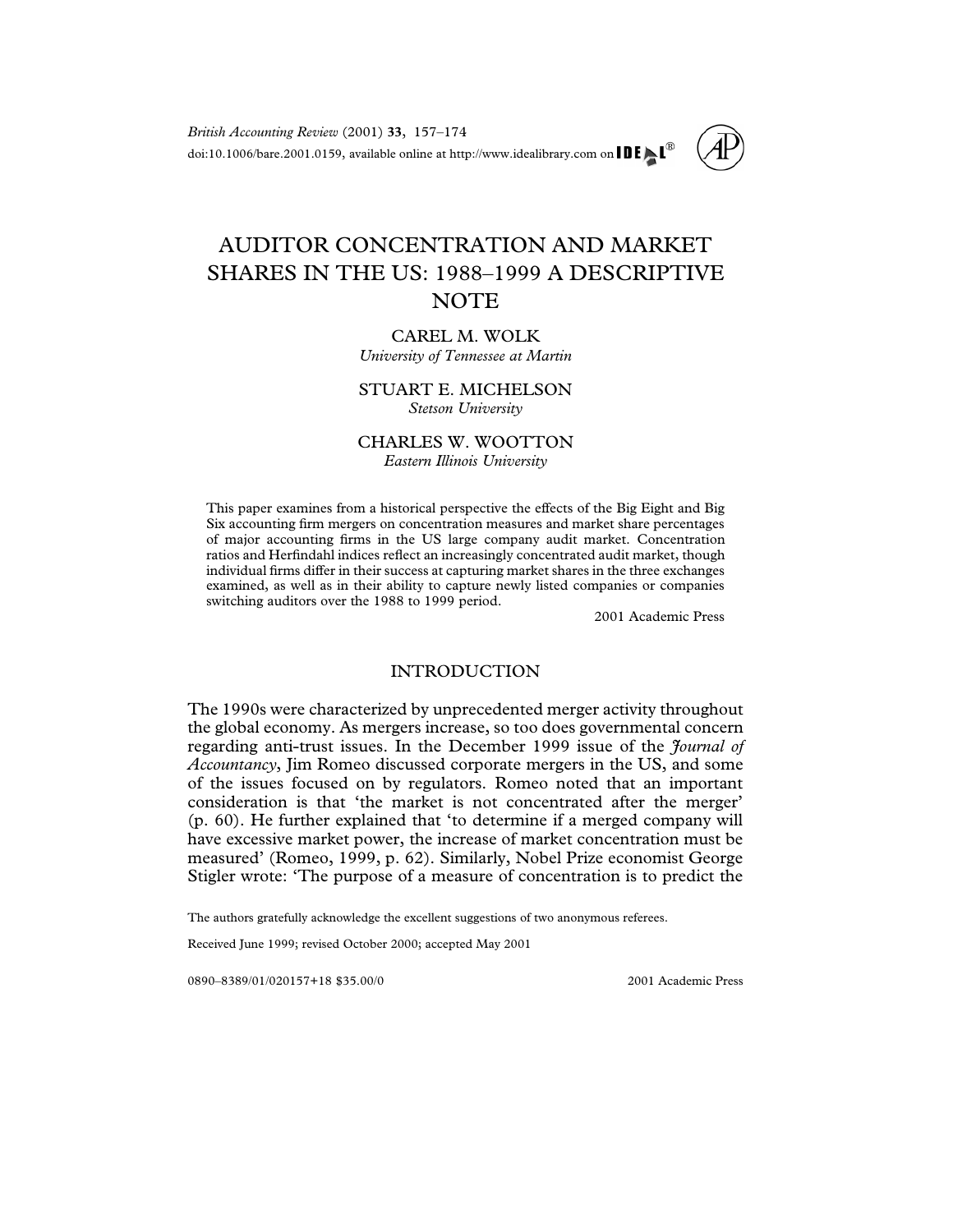extent of the departure of price (or alternatively, of rate of return) from the competitive level' (see[Stigler, 1968,](#page--1-0) p. 30). To provide some insight into this assessment, this paper examines current auditor concentration within the US, putting it in a historical context.

When four Big Eight accounting firms merged in 1989, concerns were raised about the increased level of accounting/auditor concentration. Apprehension arose again in 1997, when two of the resulting Big Six accounting firms announced their merger (effective in 1998), creating the Big Five. The *Financial Times* in an editorial [\(Consolidating Accounts,](#page--1-0) [1997,](#page--1-0) p. 13) wrote: 'Not only is this undesirable on competitive grounds; it will also allow the merged firm to exercise an unhealthy degree of influence over the standards and practices of the profession as a whole'.

This paper updates and expands upon prior research by investigating the effects of the 1989 and 1998 accounting firm mergers on the concentration within the market for audit services in the US. To investigate such effects, concentration ratios and Herfindahl indices are developed. Additionally, the impact on the market shares of the merged firms is considered. In this respect, we are motivated by the 1985 Mueller study of 1000 companies in which he concluded that merged companies did not necessarily increase their market shares when compared to companies that did not merge. Although mergers can have an immediate effect on measures of auditor concentration and market shares, over time there are confounding factors that can alter the consequences of such mergers [\(Beattie & Fearnley, 1994,](#page--1-0) pp. 303–304). To help isolate such factors, the success of major firms in securing clients as auditor switches and companies entering the market is examined. The paper concludes with a discussion of other factors that may influence the competitive outcomes of the mergers.

# THE STUDY AND METHODOLOGY

#### *Auditor concentration literature*

To put our study in context, we first describe some prior research on the US audit market. [Zeff & Fossum \(1967\)](#page--1-0) examined audit clients listed in the *Fortune Directory*. Their study was replicated by Rhode *et al*[. \(1974\),](#page--1-0) [Schiff & Fried \(1976\),](#page--1-0) and [Dopuch & Simunic \(1980\). Campbell & McNiel](#page--1-0) [\(1985\)](#page--1-0) examined *Fortune's* listed companies and questioned whether high market concentration was the result of lack of competition. [Eichenseher](#page--1-0) [& Danos \(1981\)](#page--1-0) posited and tested a concentration model against auditor concentration in 54 US industries. [Danos & Eichenseher \(1982\)](#page--1-0) examined changes in audit market shares in 33 industries and in a later study (1986) found the market competitive for non-regulated companies. [McConnell](#page--1-0) [\(1984\)](#page--1-0) examined auditor changes for the New York Stock Exchange (NYSE), American Stock Exchange (AMEX), and the Over the Counter (NASDAQ) Market and concluded that while the Big Eight had increased